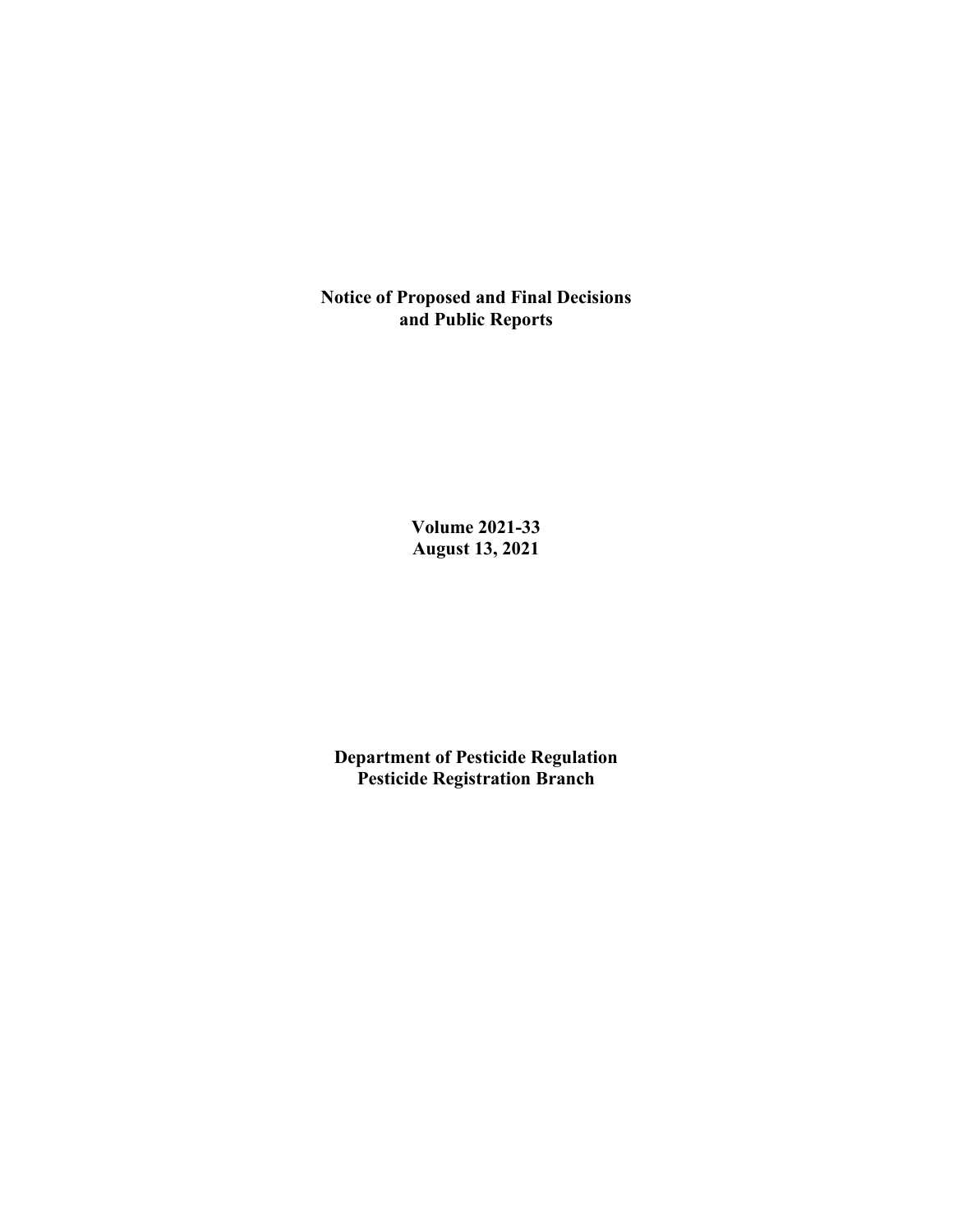## **NOTICE OF FINAL DECISIONS TO REGISTER PESTICIDE PRODUCTS AND WRITTEN EVALUATION**

Pursuant to Title 3, California Code of Regulations section 6255, the Director of the Department of Pesticide Regulation (DPR), files this Notice of Final Decisions to Register Pesticide Products with the Secretary of the Resources Agency for posting. This notice must remain posted for a period of 30 days for public inspection. Between the time DPR posts a proposed registration decision for public comment and DPR makes a final decision regarding the product, nonsignificant changes may be made to the product label (e.g., revising the product name, changing a master label to an end-use marketing label, correcting typographical errors). If the changes are not significant, DPR will not re-notice the product for public review and comment. However, if significant changes are made to the product label that substantially affect DPR's analysis on direct or indirect significant adverse environmental or human health impacts that can reasonably be expected to occur from the proposed decision, DPR will re-notice the product label for public review and comment.

In addition, for any product that is posted proposed to register as a conditional registration, the registrant may address the conditions of registration by providing the appropriate data or modifying the product label (e.g., remove use site, add "not for use in California" to a use site) during the posting period. If the registrant adequately addresses the conditions of registration during the posting period and the resulting change to the product label is not significant such that DPR must re-post the product label for review and public comment, DPR will post the product below, but will no longer have a "conditional" designation by the registration type.

For information about submitting a request for any documents related to this notice, please visit [https://www.cdpr.ca.gov/public\\_r.htm.](https://www.cdpr.ca.gov/public_r.htm)

To view the public report that was issued when the product was proposed for registration, click on the hyperlinked Tracking Number for the product.

*Tracking Number with hyperlink to public report – (EPA Registration Number) Applicant / Brand Name*

[297981](https://www.cdpr.ca.gov/docs/registration/nod/public_reports/297981.pdf) - (92988 - 50001) ATTUNE AGRICULTURE AMPERSAND USE: ADJUVANT - FOR USE AS AN ADJUVANT TYPE: CALIFORNIA ONLY LABEL AMENDMENT - TO ADD USE WITH FUNGICIDES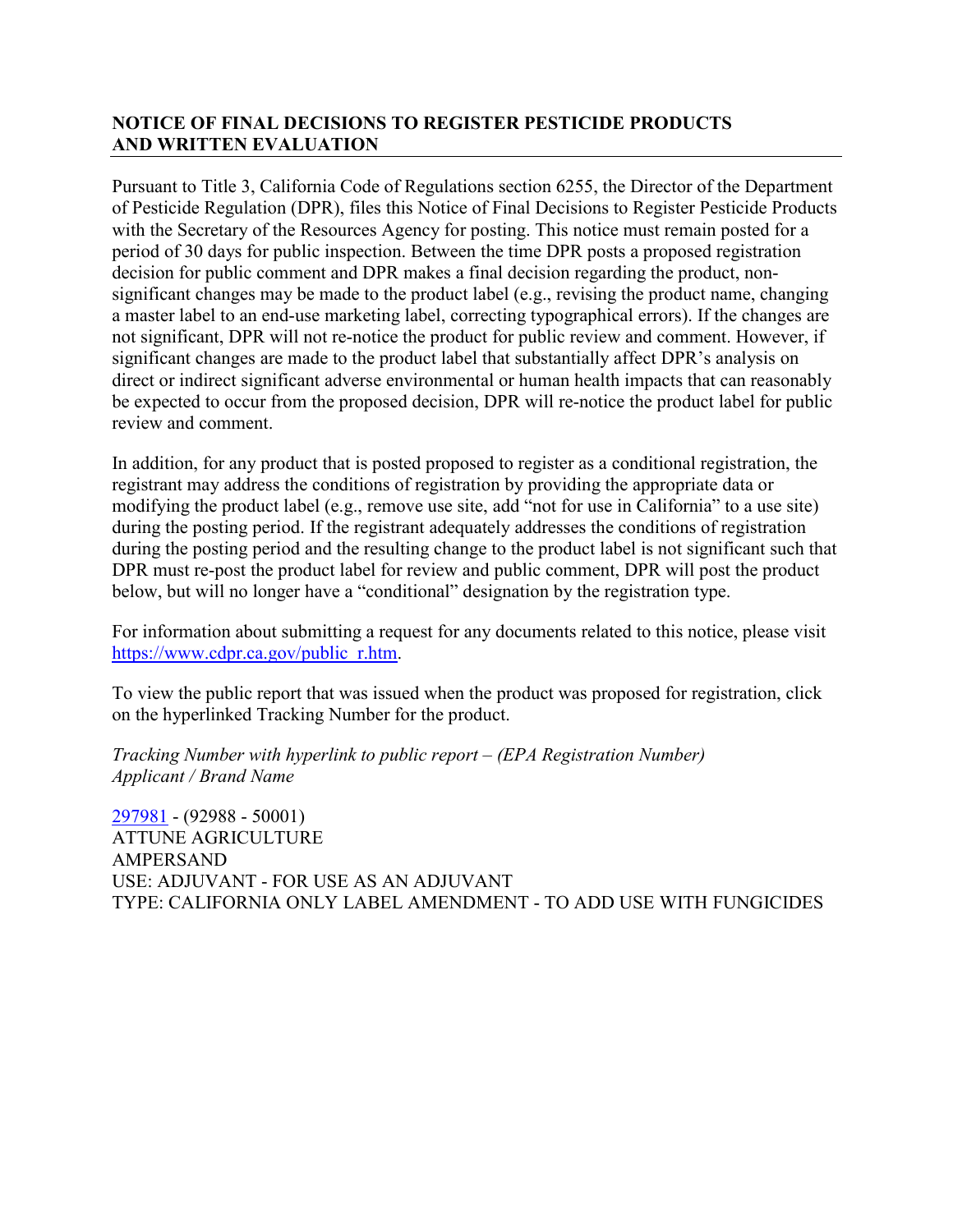**Notice of Final Decisions to Register (Continued) Page 2**

[290674](https://www.cdpr.ca.gov/docs/registration/nod/public_reports/290674.pdf) - (71512 - 18) ISK BIOSCIENCES CORPORATION ISK FLAZASULFURON HERBICIDE USE: HERBICIDE - FOR THE CONTROL OF BROADLEAF WEEDS AND GRASSES SUCH AS FIELD SANDBUR, DANDELION, AND YELLOW NUTSEDGE IN CROPS SUCH AS GRAPE, SUGARCANE, ALMOND, OLIVE, LEMON, AND VALENCIA ORANGE; ALSO FOR USE ON CONIFER TREES, AND INDUSTRIAL VEGETATION MANAGEMENT TYPE: SECTION 3 LABEL AMENDMENT - TO ADD USE DIRECTIONS FOR AERIAL APPLICATION TO FIELD GROWN CONIFER TREES ACTIVE INGREDIENT(S): FLAZASULFURON CAS NUMBER(S): 104040-78-0

[294541](https://www.cdpr.ca.gov/docs/registration/nod/public_reports/294541.pdf) - (79817 - 4) POOLRX WORLDWIDE POOLRX+ USE: DISINFECTANT - FOR THE CONTROL OF ALGAE IN SWIMMING POOLS, SPAS, AND SALT POOLS TYPE: SECTION 3 REGISTRATION - CONDITIONAL ACTIVE INGREDIENT(S): COPPER SULFATE (PENTAHYDRATE) SILVER NITRATE ZINC SULFATE, MONOHYDRATE CAS NUMBER(S): 7758-98-7 , 7761-88-8 , 7446-19-7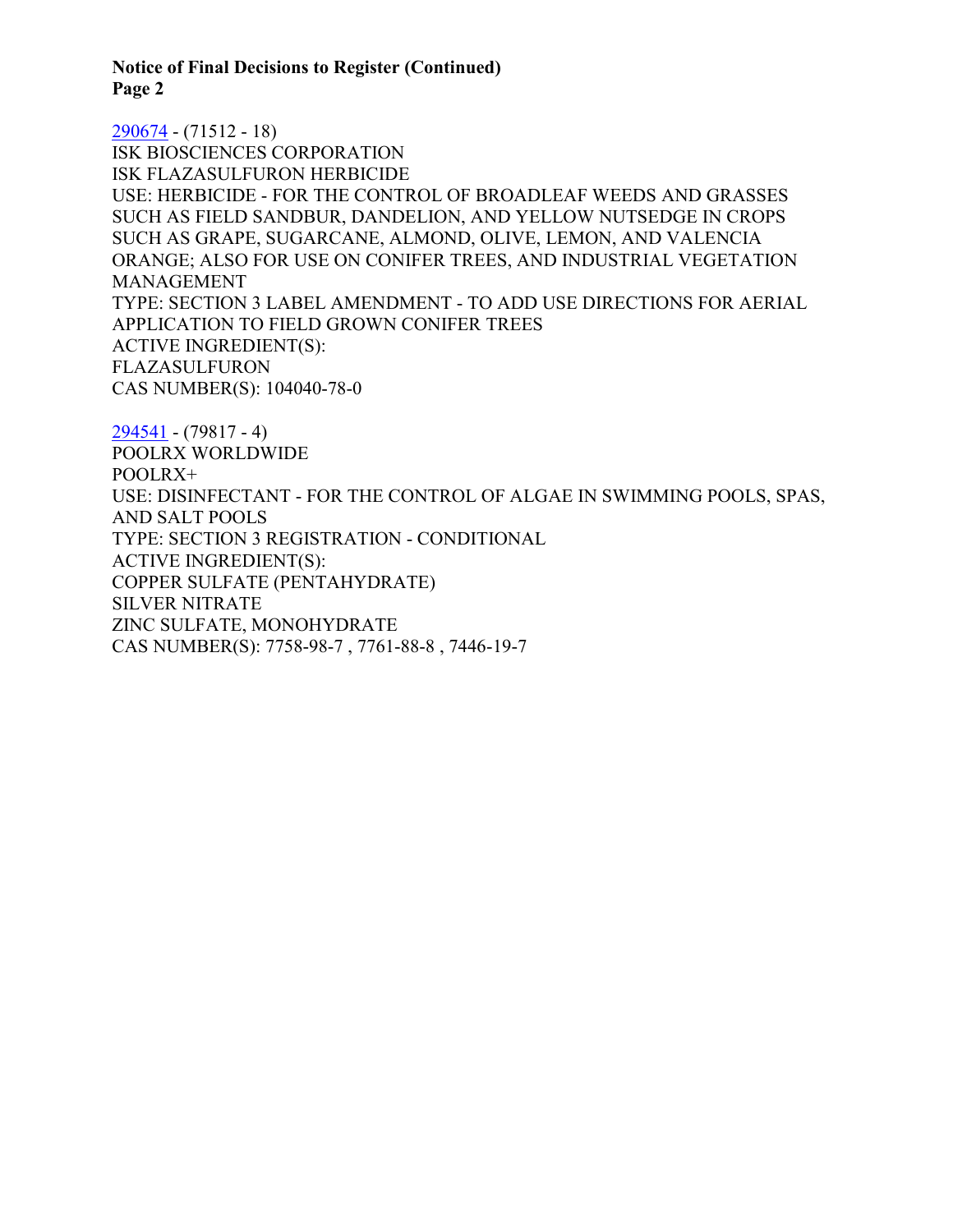## **Notice of Final Decisions to Register (Continued) Page 3**

#### **Written Evaluation**

Pursuant to Title 3, California Code of Regulations section 6254, this notice includes a written evaluation of significant environmental points raised in comments submitted during the review and comment period required by Title 3, California Code of Regulations section 6253 for any of the products listed above.

## **DPR received no comments on the above listed products.**

*Original signed by Tulio Macedo 08/11/2021*

 Tulio Macedo, Chief Pesticide Registration Branch Dated